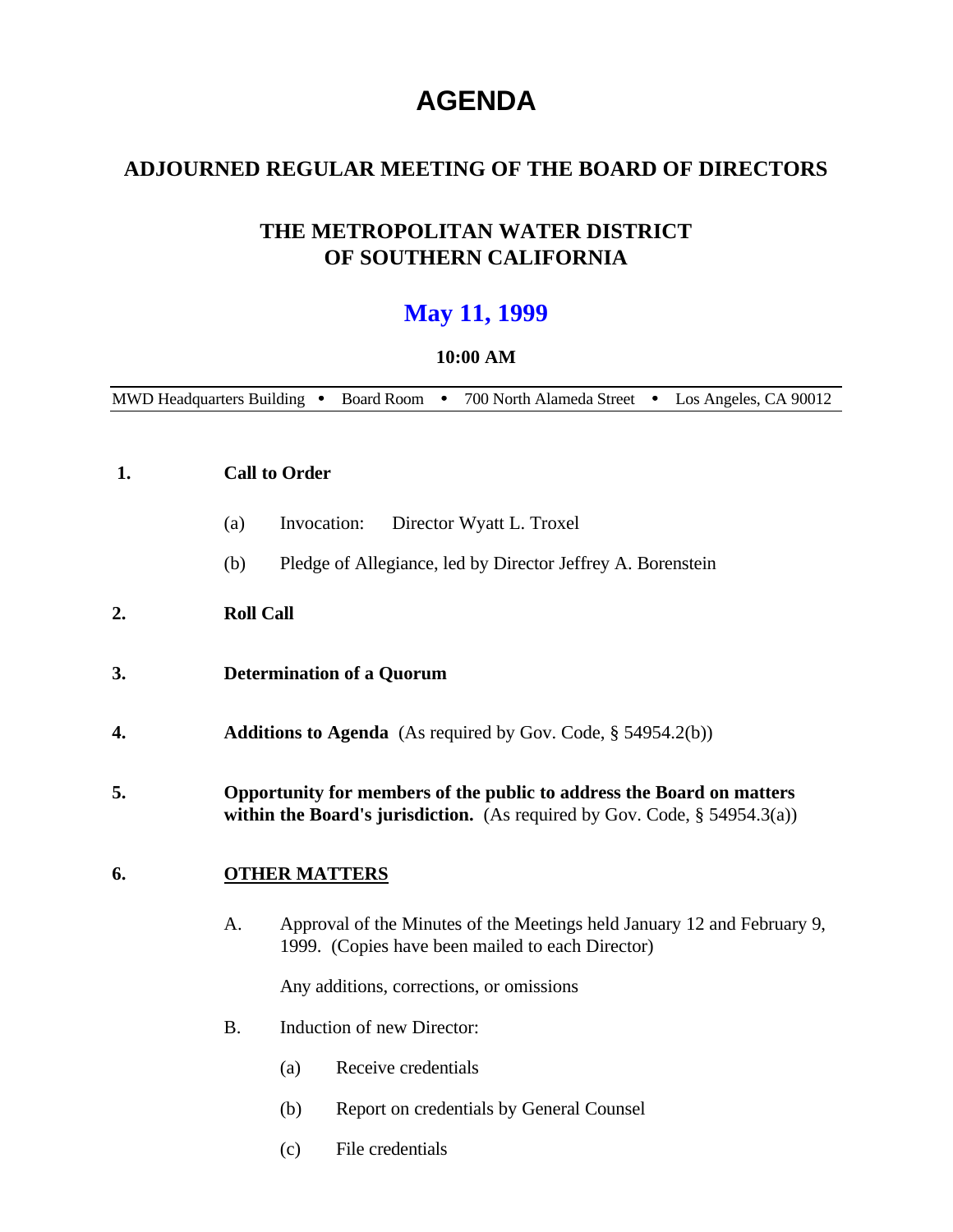- (d) Administer Oath of Office
- (e) File Oath
- C. Committee appointments. (Exec.)
- D. Authorize preparation of Commendatory Resolution for former Director William T. O'Neil. (Exec.)
- E. Authorize preparation of Certificate of Appreciation for former General Manager John R. Wodraska. (Exec.)
- F. Chairman's Monthly Activity Report
- G. Report on the Strategic Plan
- H. Report on Colorado River matters, including negotiations to develop a California plan for river operations, settlement of the San Luis Rey water rights dispute, Salton Sea issues, and matters pertaining to the Southwest Center for Biological Diversity v. United States Bureau of Reclamation, U.S. Dist. Court Case No. CIV 97-0786 PHX (EHC). (Exec., WP&R) **[Conference with Real Property Negotiator and Legal Counsel--Existing Litigation; Agency Negotiator: Paul Cunningham; Negotiating Parties: United States Department of the Interior, State of California, State of Nevada, State of Arizona, Palo Verde Irrigation District, Imperial Irrigation District, Coachella Valley Water District, Los Angeles Department of Water and Power, San Diego County Water Authority, Colorado River Indian Tribes Coalition, San Luis Rey Settlement Parties; Property: Water Rights, Colorado River Allocations; Under Negotiation: Price and Terms; to be heard in closed session pursuant to Gov. Code §§ 54956.8 and 54956.9(a)]**
- I. General Manager's oral summary of District activities for the month of April.
- J. General Counsel's oral summary of Legal Department activities for the month of April.

# **7. ORAL REPORTS OF STANDING COMMITTEES**

- 7-1 Executive Committee (Phillip J. Pace, Chairman)
- 7-2 Budget and Finance (Larry J. Kosmont, Interim Chairman)
- 7-3 Engineering and Operations (William G. Luddy, Chairman)
- 7-4 Legal and Claims (Langdon W. Owen, Chairman)
- 7-5 Communications and Legislation (Jerry A. King, Chairman)
- 7-6 Water Planning and Resources (Bill D. Wright, Vice Chairman)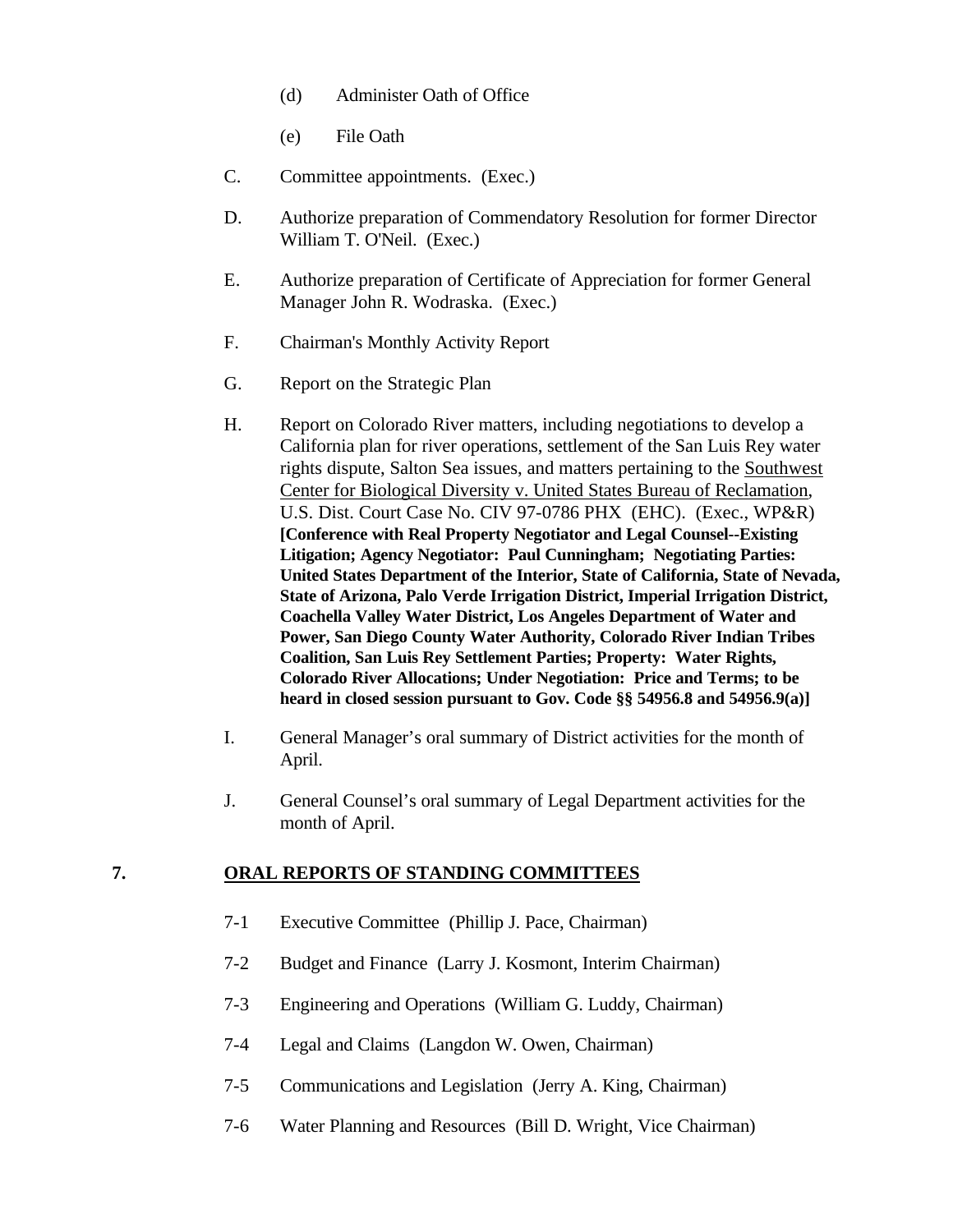#### **8. CONSENT CALENDAR ITEMS (Action)**

8-1 Authorize purchase of excess liability insurance for fiscal years 1999-2001 from the Insurance Company of the State of Pennsylvania. (L&C)

#### **Recommendation:**

**It is recommended that the Board of Directors authorize the General Manager to:**

- **1. Bind \$75 million of liability insurance, in excess of the \$25 million Self-Insurance Retention, with the Insurance Company of the State of Pennsylvania at a net premium of \$328,000 for fiscal year 1999-2000; and**
- **2. Negotiate \$75 million of liability insurance, in excess of the \$25 million Self-Insurance Retention, with the Insurance Company of the State of Pennsylvania at a maximum net premium of \$328,000 for fiscal year 2000-2001.**
- 8-2 Approve agreement with Riverside County for acceptance of relocated East Newport Road (Domenigoni Parkway); and authorize entering into a contract not to exceed \$400,000 for construction of curbs and related drainage facilities on Domenigoni Parkway. (Exec.)

#### **Recommendation:**

#### **It is recommended that the Board:**

- **1. Authorize the General Manager to execute a supplemental agreement between The Metropolitan Water District of Southern California (Metropolitan) and Riverside County relating to completion of the improvements to relocated East Newport Road (Domenigoni Parkway) and acceptance of Domenigoni Parkway as a public road by the County; and,**
- **2. Authorize the General Manager to enter into a construction contract not to exceed \$400,000 for construction of curbs and related drainage facilities on Domenigoni Parkway.**
- 8-3 Express support for AB 516 (Wayne) and support and seek further amendments to SB 530 (Costa), AB 564 (Machado), and AB 1239 (Leonard): General Obligation Bond Measures to Finance Water Management Programs. (C&L) **[To be mailed separately]**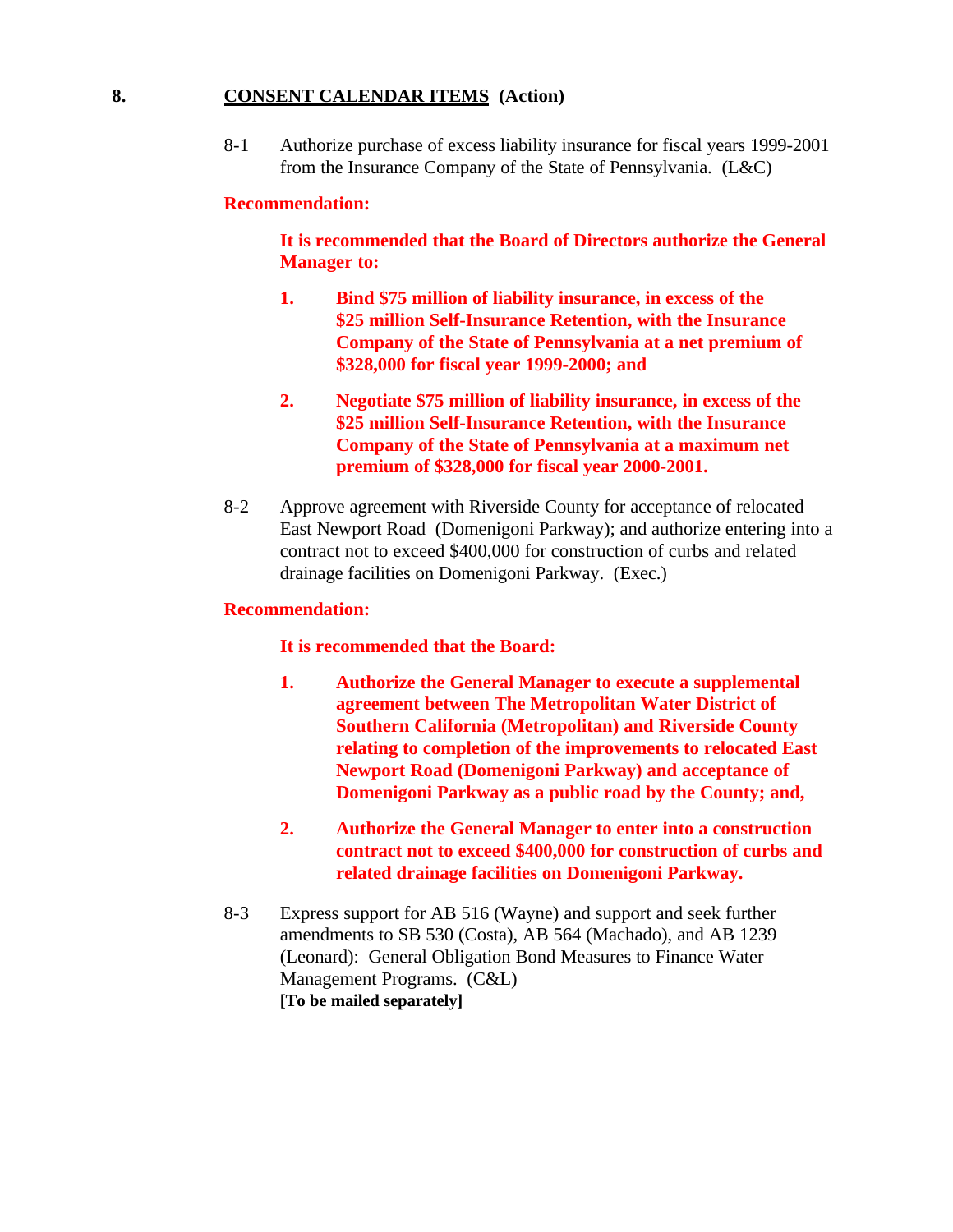8-4 Express support for AB 703 (Lempert) -- Limiting exotic species introductions in ship ballast water discharge. (C&L)

#### **Recommendation:**

# **It is recommended that the Board adopt a support position for AB 703 (Lempert) to limit the discharge of exotic species.**

8-5 Express support for AB 1217 (Gallegos), AB 1420 (Margett), SJR 8 (Solis), and H.R. 910 (Dreier) -- Water quality initiatives in the San Gabriel Valley. (C&L)

#### **Recommendation:**

**It is recommended that the Board adopt "support" positions on H.R. 910 (Dreier), SJR 8 (Solis), AB 1217 (Gallegos) and AB 1420 (Margett) to help fund cleanup of groundwater contaminated by Volatile Organic Compound (VOC) and Perchlorate in the Main San Gabriel Basin.**

8-6 Express support for SB 552 (Kelley) and SB 553 (Kelley) requiring reports to the Legislature on the Eastside Reservoir and Inland Feeder Projects. (C&L)

#### **Recommendation:**

**It is recommended that the Board express support for Senate Bills 552 and 553.**

8-7 Approve membership in the Los Angeles County Economic Development Corporation with annual dues of \$10,000. (Exec.)

#### **Recommendation:**

**It is recommended that the Board approve Metropolitan's membership in the Los Angeles County Economic Development Corporation (LAEDC) in the amount of \$10,000 for calendar year 1999.**

#### **(END OF CONSENT CALENDAR)**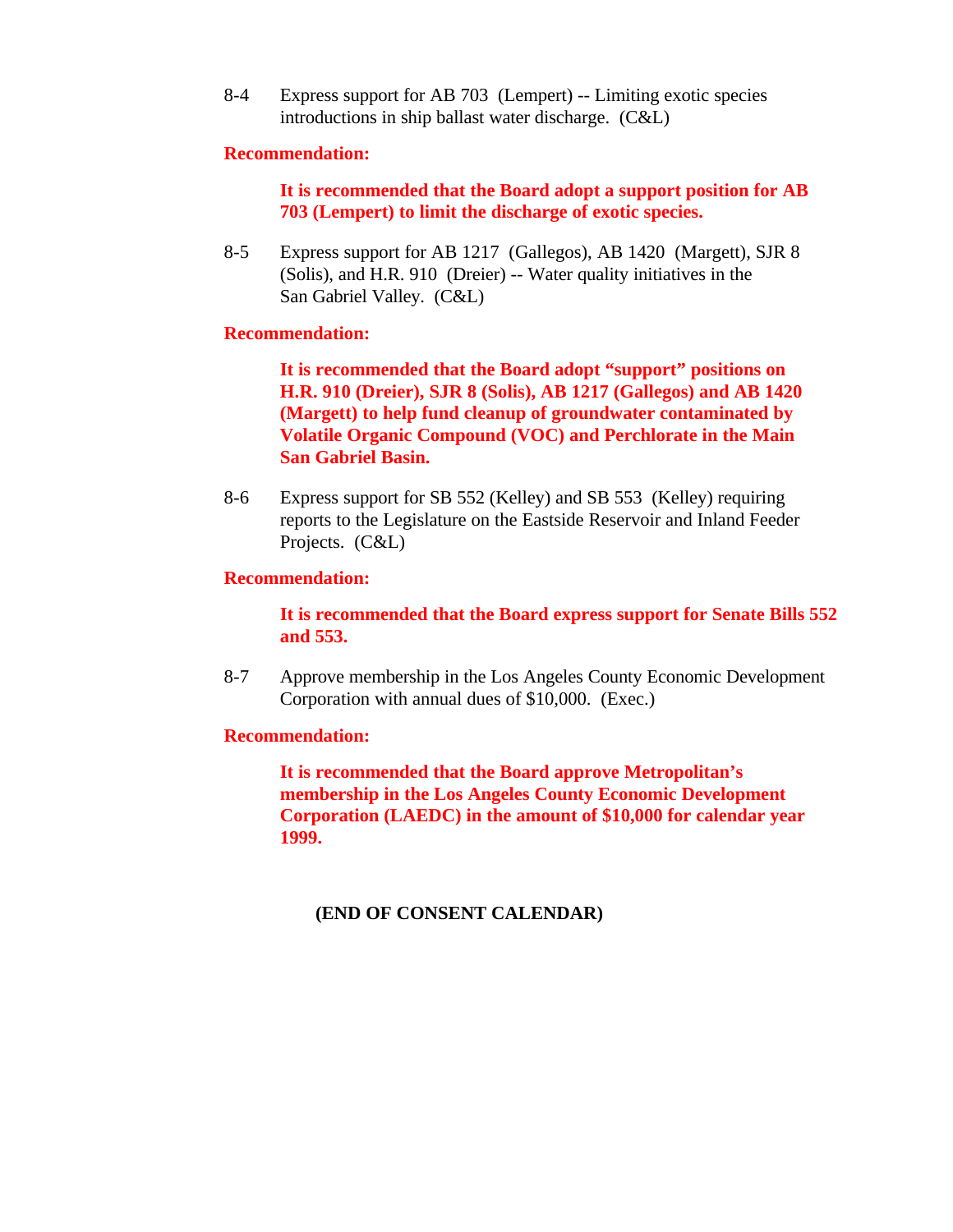### **9. OTHER BOARD ITEMS (Action)**

9-1 Appropriate \$8,220,000 and award a contract for construction of vehicle maintenance and service center buildings at the Joseph Jensen Filtration Plant. (E&O)

#### **Recommendation:**

**To construct Vehicle Maintenance and Service Center Buildings and a Firewater Pump Station at the Joseph Jensen Filtration Plant (Jensen plant), it is recommended that your Board:**

- **1. Appropriate \$8,220,000 to finance all budgeted costs; and**
- **2. Award a lump-sum construction contract, in form approved by the General Counsel, to Merco Construction Engineers, Inc., in the amount of \$6,381,000; with an option for a two-year fire alarm system maintenance contract in an amount not to exceed \$2,000.**
- 9-2 Authorize entering into loan (\$1,499,000) and grant (\$3,700,000) agreements with the California Department of Boating and Waterways for the design and construction of recreational boating facilities at the Eastside Reservoir; and enter into agreement with Moffat & Nichol, not to exceed \$475,000, for Phase 1 design. (E&O)

#### **Recommendation:**

#### **It is recommended that the Board:**

- **1. Consider the information contained in Addendum No. 5 to the Eastside Reservoir Project Final Environmental Impact Report (FEIR), to the FEIR, the Supplemental Environmental Impact Report, and Addendum Nos. 1,2,3, and 4 to the FEIR and find that there is no substantial evidence that the proposed minor modifications to the Eastside Reservoir Project (ESRP) construction relating to the boat launch facilities, subsurface anchors, and revetment will have a significant effect on the environment;**
- **2. Authorize the General Manager to enter into the Phase 1 Grant Agreement with the California Department of Boating and Waterways (DBAW) for a grant of \$3,700,000;**
- **3. Authorize the General Manager to enter into the Phase 1 Loan Agreement with DBAW for a loan of \$1,499,000; and,**
- **4. Authorize the General Manager to enter into an Agreement with Moffat & Nichol Engineers in an amount not to exceed \$475,000 for Phase 1 design.**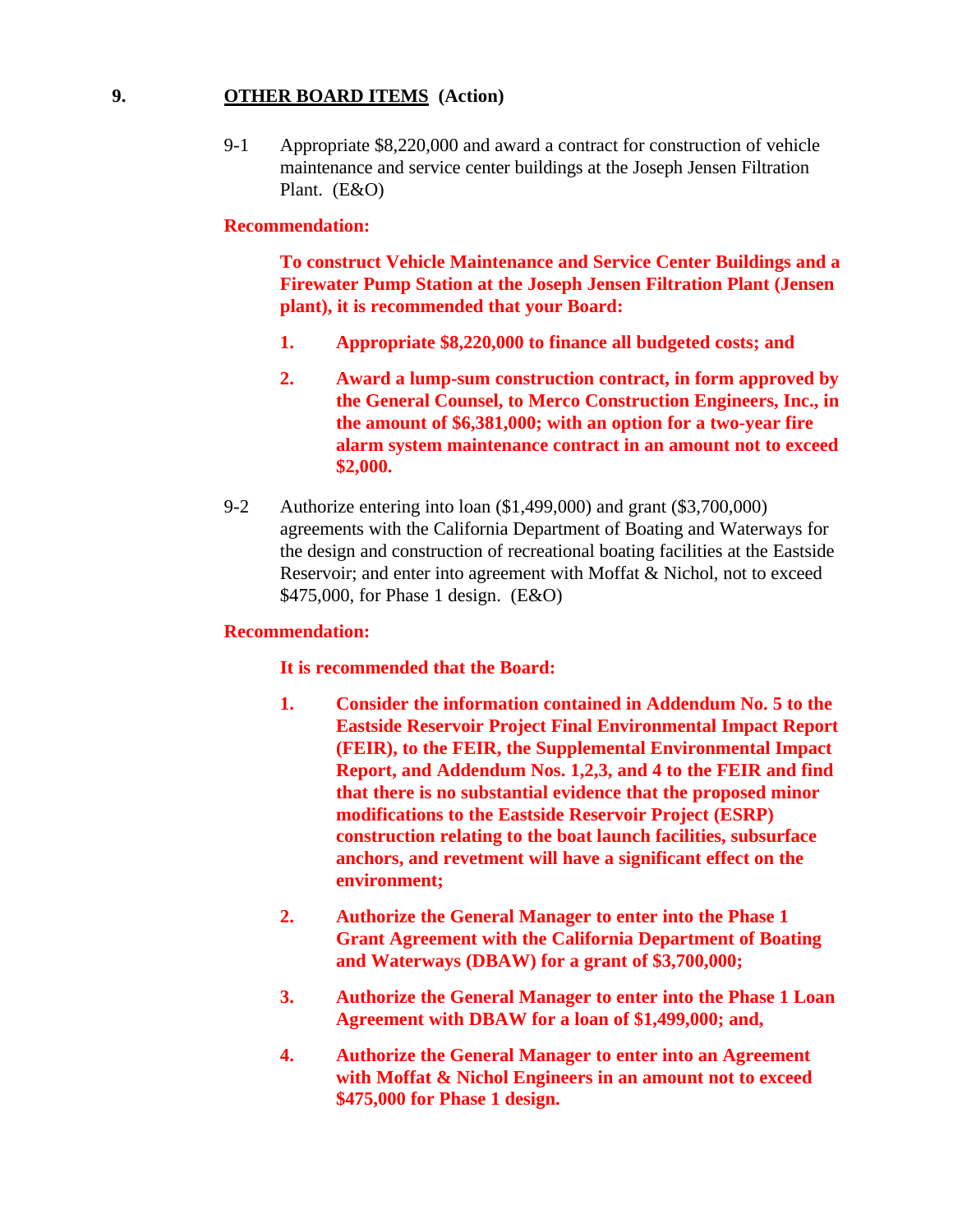9-3 Authorize (1) increase in the 1998-99 Annual Budget Appropriation; and (2) use of Water Rate Stabilization Funds. (B&F)

#### **Recommendation:**

# **It is recommended that the Board of Directors:**

- **1. Increase the 1998-99 Annual Budget Appropriation by \$10 million to a total of \$536 million for district operations and maintenance (O&M) and State Water Project (SWP) operations, maintenance, power and replacement costs; SWP capital charges; and operations and maintenance costs associated with the Metropolitan/Imperial Irrigation District I Agreement.**
- **2. Approve the use of up to \$93 million to cover expenditures for Fiscal Year 1998-99 from the Water Rate Stabilization Fund (WRSF).**
- 9-4 Adopt Resolution to impose a Water Standby Charge for Fiscal Year 1999- 00. (B&F)

# **Recommendation:**

**It is recommended that the Board of Directors adopt the form of resolution shown as Exhibit A, imposing a water standby charge on real property within Metropolitan's service area (excluding certain newly annexed areas) to which water is made available for any purpose by Metropolitan, whether the water is actually used or not, subject to exemptions as provided.**

9-8 Appropriate \$3,000,000 for implementation of the Lake Skinner Water Quality Protection Plan. (Exec.)

#### **Recommendation:**

- **1. Approve an appropriation in the sum of three million dollars (\$3,000,000) for the acquisition of real property and interests in real property (conservation easements) within the Lake Skinner watershed for purposes of protecting against land uses which would contribute pollutants to the reservoir;**
- **2. Authorize the Manager of Real Estate Services to expend the appropriated funds for the acquisition of real property and interests in real property identified by the Chief of Operations and the Director of Water Quality within the Lake Skinner watershed. The Board shall approve all individual purchases exceeding the General Manager's authority (\$250,000). All property purchases shall be voluntary, and no acquisition shall be made under threat of exercise of eminent domain; and**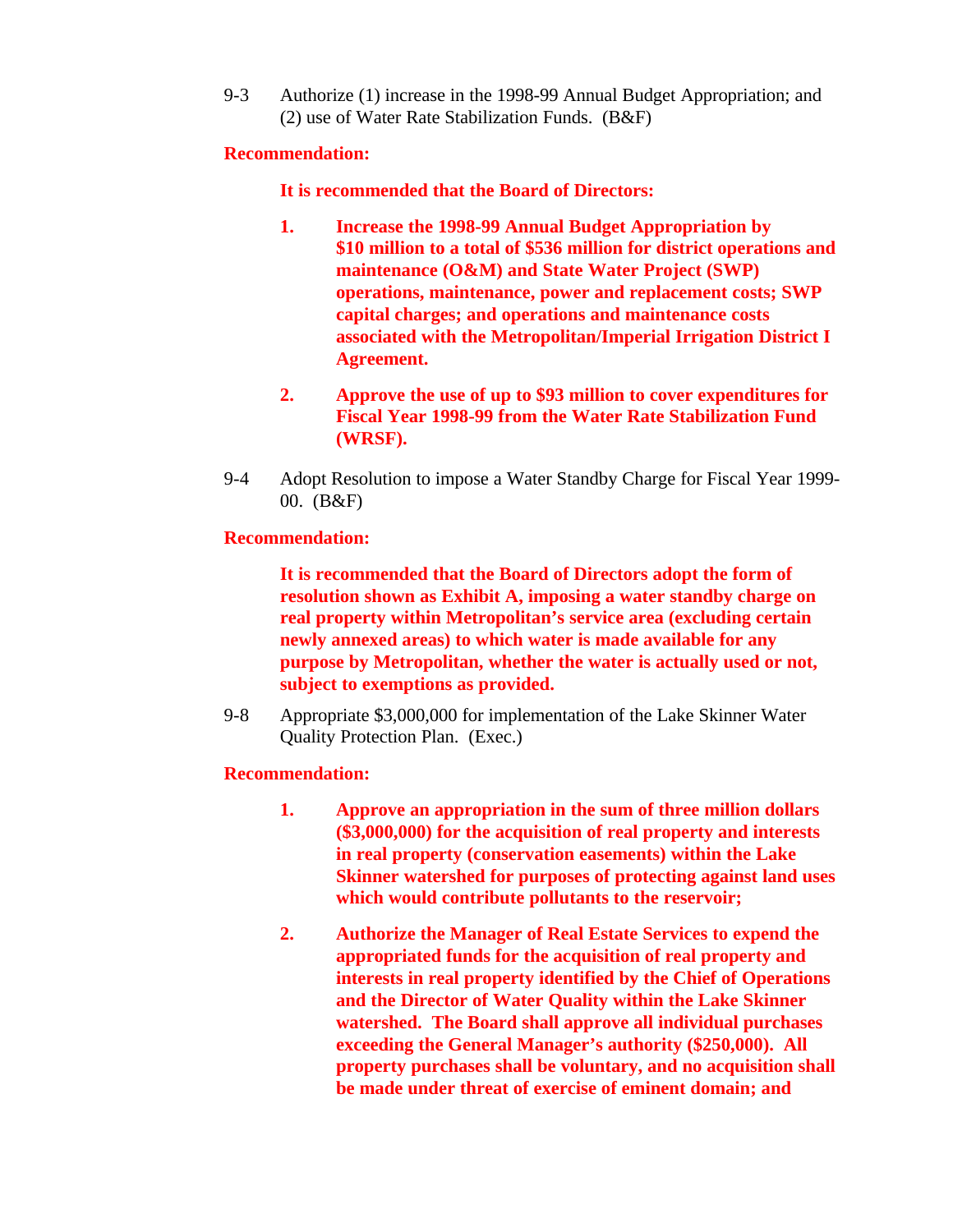- **3. Authorize the Manager of Real Estate Services, with approval of the General Counsel, to enter into appropriate agreements with the Reserve Management Committee of the Southwestern Riverside County Multi-Species Reserve and othersto implement this plan.**
- 9-9 Establish unrepresented managers' performance rating for 1998-99. (Exec.) **[To be mailed separately]**

# **10. BOARD INFORMATION ITEMS**

- 10-1 Operating data for the month of March.
- 10-2 Activity report of the Legal Department for the month of April.
- 10-3 Activity report of the Audit Department for the month of April.
- 10-4 Executive Financial Summary for the month of March. (B&F)
- 10-5 Policies and procedures on accounting for research and development costs and intangible assets. (B&F)
- 10-6 Quarterly report on changes in funding sources for capital program expenditures. (B&F)
- 10-7 March 1999 Variance Report. (B&F)
- 10-8 Status report for the Eastside Reservoir Project for the month ending March 1999. (E&O, B&F) **[Any discussion of claims will be heard in closed session. Conference with Legal Counsel--Significant Exposure to Litigation (two matters); to be heard in closed session pursuant to Gov. Code § 54956.9(b)]**
- 10-9 Status report for the Inland Feeder Program for the month ending March 1999. (E&O, B&F) **[Any discussion of claims will be heard in closed session. Conference with Legal Counsel--Significant Exposure to Litigation (two matters); to be heard in closed session pursuant to Gov. Code § 54956.9(b)]**
- 10-10 Progress report on major capital programs. (E&O)
- 10-11 Report on Engineer's estimates for construction projects. (E&O)
- 10-12 Update on disinfectants and disinfection by-products regulations. (E&O)
- 10-13 Update on electric utility restructuring. (E&O)
- 10-14 Compliance activities for USEPA Risk Management Program Rule. (E&O)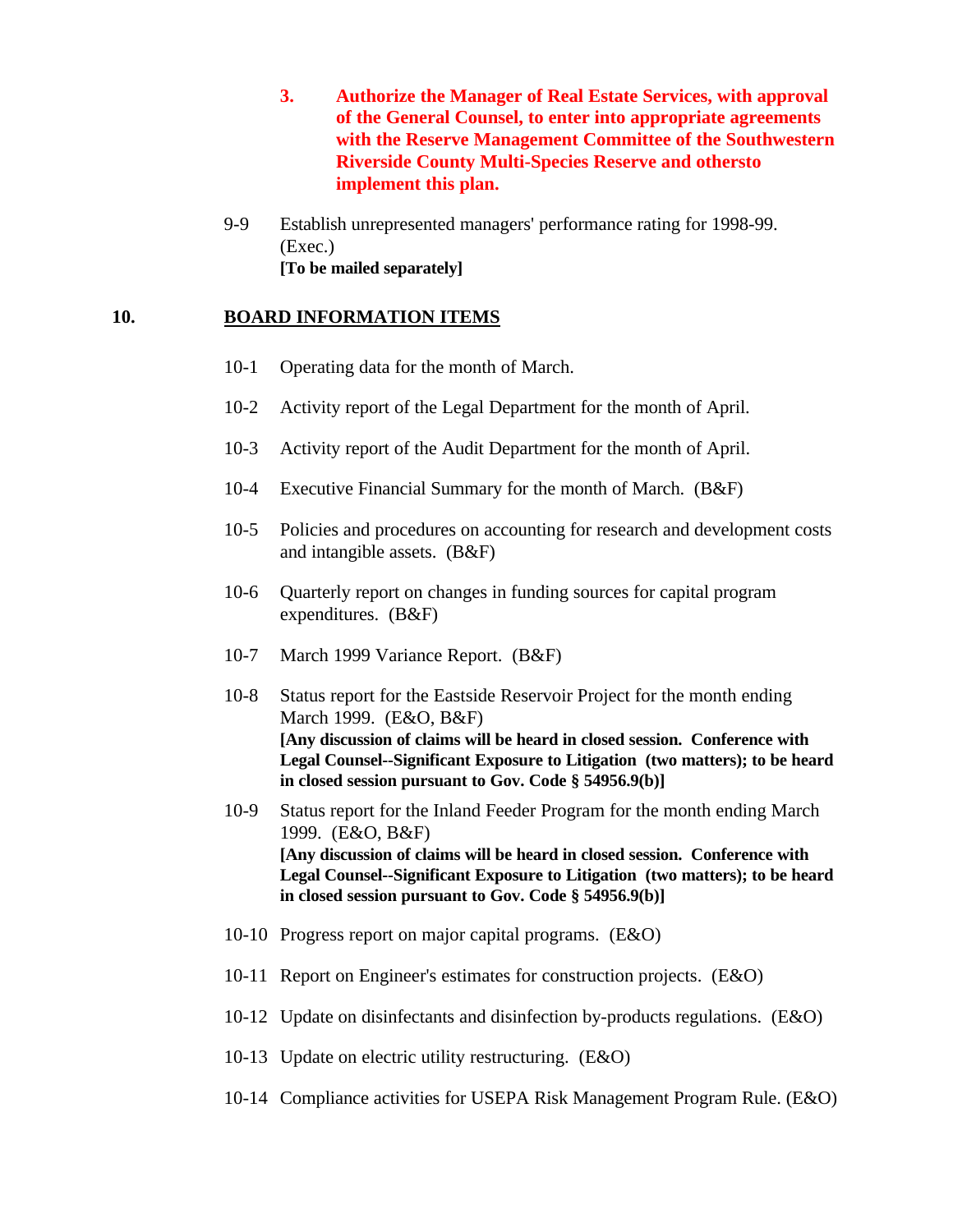- 10-16 Fifth Annual Stewardship Report on Eastside Reservoir Project's Owner-Controlled Insurance Program. (E&O)
- 10-17 Second Annual Stewardship Report on Inland Feeder Project Owner-Controlled Insurance Program. (E&O)
- 10-18 Status report on CALFED's Ecosystem Restoration Program. (WP&R)
- 10-19 Principles of participation for American Basin Supply Project. (WP&R)
- 10-20 Update on arsenic regulation. (WP&R)
- 10-21 Status of State Water Resources Control Board Water Rights Hearings to Implement Water Quality Control Plan. (Exec.) **[Conference with Legal Counsel--Existing Litigation; Parties: Water Right Holders in Bay-Delta Watershed; to be heard in closed session pursuant to Gov. Code § 54956.9(a); SWRCB Consideration of Alternatives to Implement Water Quality Objectives for the Bay-Delta Estuary and Related Matters]**
- 10-22 Report on Pacific Gas & Electric hydroelectric system divestiture. (WP&R)
- 10-23 Report on AB 1504 (Margett) -- Public contract termination. (E&O, C&L)
- 10-24 Report on SB 1006 (Costa) -- Revision of the State Health and Safety Code to authorize local agencies to regulate use of water softening devices. (C&L)
- 10-25 Report on SB 1107 (Sher) -- Operator and distribution system certification programs. (C&L)
- 10-26 Update on MTBE phaseout. (C&L)
- 10-27 Report of Vargas, Lopez and Company, LLP, regarding audit of the Eastside Reservoir Project. (Exec.) **[To be mailed separately]**
- 10-28 Management response to the report of Vargas, Lopez and Company, LLP, regarding the firm's audit of the Eastside Reservoir Project. (Exec., Sp. Audit) [**To be mailed separately]**
- 10-29 Status report relating to KPMG's management letter for the year ended June 30, 1998. (Exec.)
- 10-30 Budget Analysis Report prepared by PricewaterhouseCoopers. (Exec., B&F)
- 10-31 Annual report on organizational memberships. (Exec.)